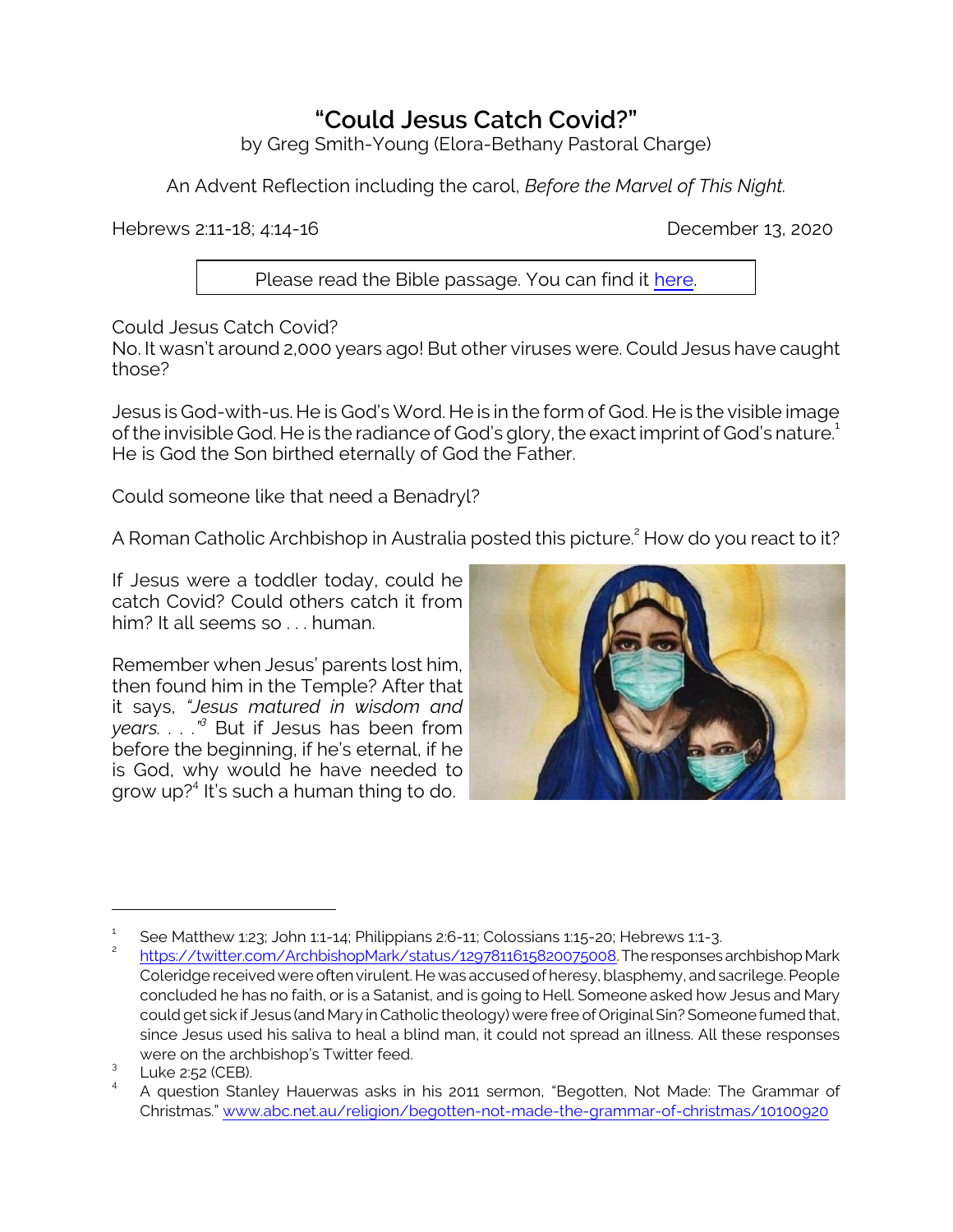In Every Way

The Bible's "Letter to the Hebrews" emphasizes again and again how much more superior Jesus is. Jesus is greater than any prophet. He is greater than any priest. He is greater than any angel. He *"perfectly mirrors God, and is stamped with God's nature."*<sup>5</sup> After that, can we say any more about Jesus?

That same Letter to the Hebrews thinks so. We heard some today.

. . . *since people share in flesh and blood, Jesus also shared the same things — flesh and blood — in the same way.* 6

*. . . Jesus had to be made like his brothers and sisters in every way.* 7

*. . . Jesus is able to help those who are tempted, since he himself experienced suffering when he was tempted.<sup>8</sup>*

*Jesus was tempted in every way that we are, except he did not sin.<sup>9</sup>*

All this is about how much Jesus is like us, how human he is.

It's always been a temptation to think Jesus only seemed to be one of us, that his humanity was somehow an illusion.<sup>10</sup> No. When Jesus thirsted, he was actually thirsty. He really hungered. He battled temptations. He got tired. He experienced fear. He wept real tears. He suffered real agony. He died, really. Nothing was fake about him.

Chalcedon Jesus' human-ness. Jesus' God-ness, How does this get sorted out?

Have a meeting!

From Christianity's earliest days onwards, important leaders and thinkers have gathered together to wrestle out what we believe. Ours is thinking tradition, and understanding our faith matters.

Two weeks ago,I talked about one important meeting, the Council of Nicaea in AD 325. A little over a century later, another council met up the road in *Kalkadon,* a suburb of the imperial capital Constantinople. They met to sort out how Jesus is both "God with us" and "human like us." They brought together nearly five centuries of reflection, and

<sup>5</sup> Eugene Peterson's The Message translation of Hebrews 1:3.

 $6$  l've tried to express the flow of thought in Hebrew's 2:11-14, based on the CEB translation.

<sup>7</sup> Hebrews 2:17.

Hebrews 2:18.

<sup>9</sup> Hebrews 4:15.

<sup>&</sup>lt;sup>10</sup> That belief is called Docetism. See <u>https://en.wikipedia.org/wiki/Docetism</u>. The Church has firmly rejected it.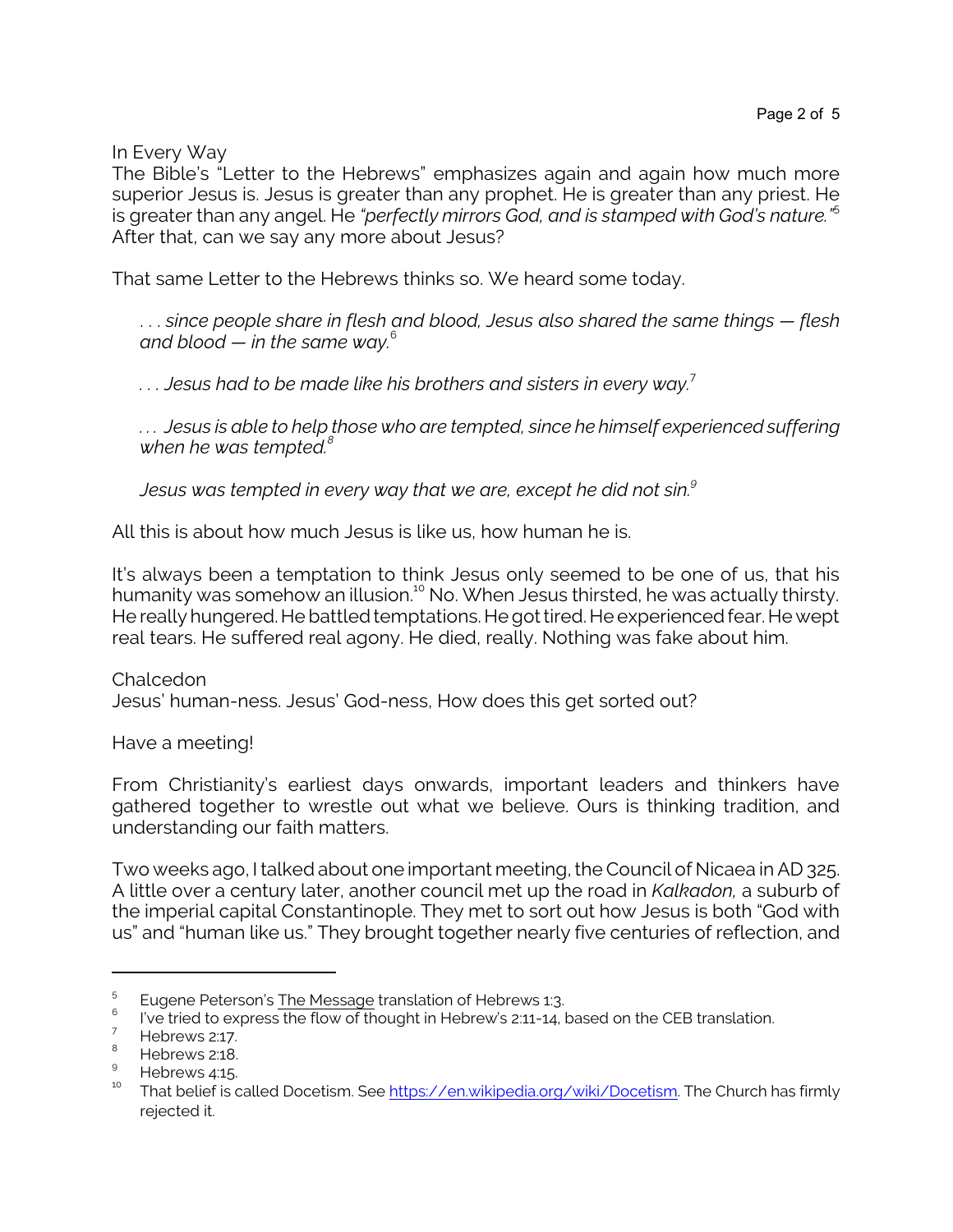wrestling with Scripture, and vigorous (sometimes mind-numbing) debate. $^{\rm 11}$ 

What they came up with sounds very philosophical.<sup>12</sup> That's good; it needed to be well thought-out. It also sounds like lawyers wrote it. That's good too; it needed to be worded carefully. But it doesn't set to music so well. Nor does it lift ones' heart like some other creeds do. That's okay too.

What matters is how they balanced the God-ness and the human-ness of Jesus, without reducing either.

Two Natures, One Person In a nutshell, that's how they put it.

They realized that Jesus is completely and fully God, and he is completely and fully a human being. Being human does not 'turn down the volume" (so to speak) of his Godness, and being God does not "turn down the volume" of his human-ness. His Godnature is just like God the Father's and God the Holy Spirit's. His human nature is just like ours.

It's not that there are two Jesuses—the "divine Jesus" and the "human Jesus"—crammed together. He isn'ttwo parts. He isn't divided. He isn't a hybrid. He isn't a human body with the human soul, will, and mind removed and divine ones transplanted in. Jesus is one person, whole and integrated, and he has two natures: he is all human, he is all divine.

Don't worry, this won't be on the test. There is no test! This is mind-boggling stuff.

This is commonly called "The Chalcedonian Definition."

<sup>&</sup>lt;sup>11</sup> Alister E. McGrath, Understanding Jesus (Grand Rapids, MI: Zondervan, 1897), 104.

*Therefore, following the holy fathers, we all with one accord teach people to acknowledge one and the same Son, our Lord Jesus Christ, at once complete in Godhead and complete in human nature, truly God and truly human, consisting also of a reasonable soul and body; of one substance with the Father as regards his Godhead, and at the same time of one substance with us as regards his humanity; like us in all respects, apart from sin; as regards his Godhead, begotten of the Father before the ages, but yet as regards his humanity begotten, for us and for our salvation, of Mary the Virgin, the Godbearer; one and the same Christ, Son, Lord, Only-begotten, recognized in two natures, without confusion, without change, without division, without separation; the distinction of natures being in no way annulled by the union, but rather the characteristics of each nature being preserved and coming together to form one person and subsistence, not as parted or separated into two persons, but one and the same Son and Only-begotten God the Word, Lord Jesus Christ; even as the prophets from earliest times spoke of him, and our Lord Jesus Christ himself taught us, and the creed of the fathers has handed down to us.*

I adapted from a translation by Henry Battenson [\(http://anglicansonline.org/basics/chalcedon.html\)]((http://anglicansonline.org/basics/chalcedon.html)) My changes reflect the inclusive meaning of the Greek word *anthropos* which was traditionally translated as "man" but which is a non-gendered term for a human person.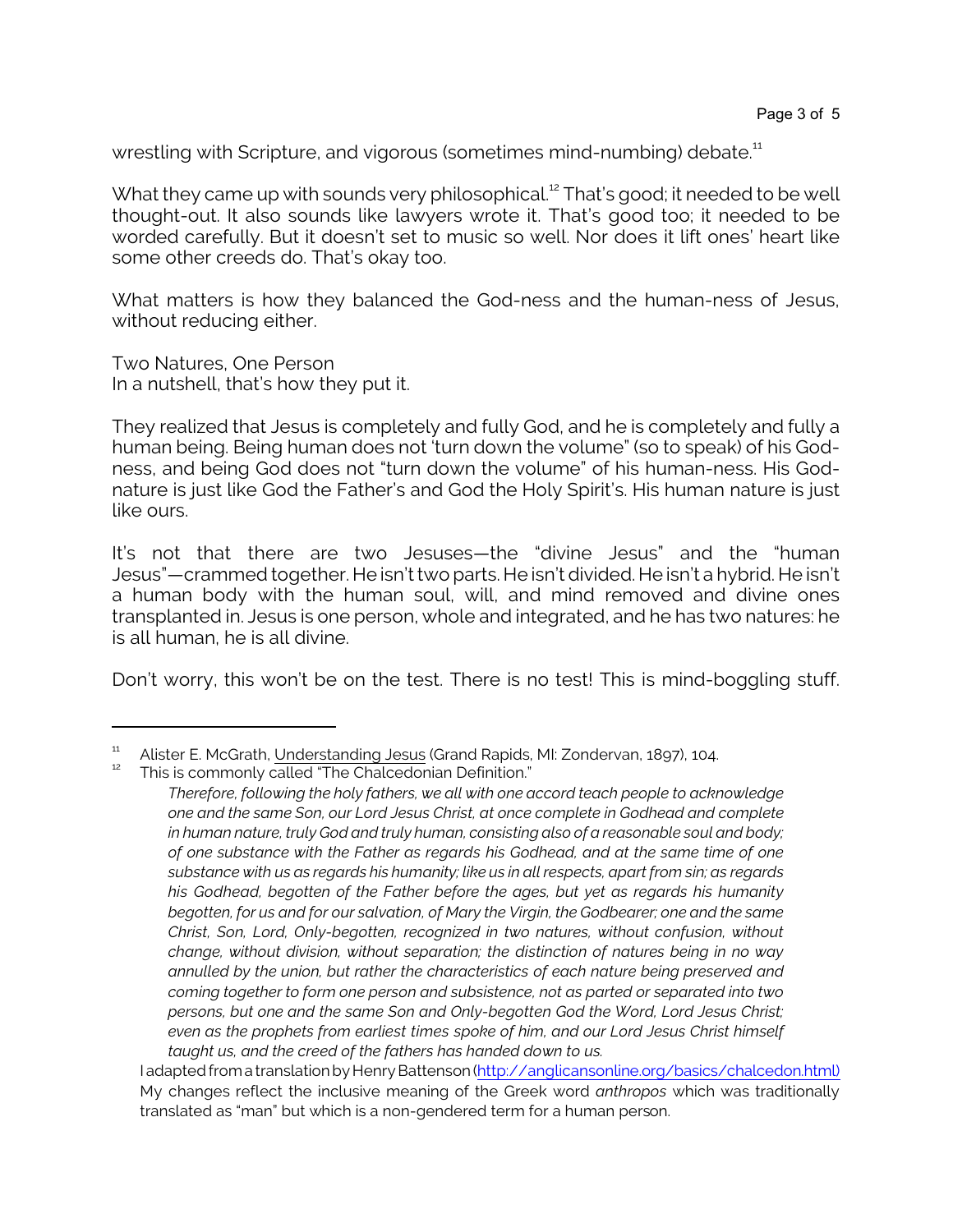Should we expect any less when it comes to Jesus? These folks at Chalcedon weren't trying to explain Jesus. They were trying to express him, so that in our following of him, our talking about him, our love for him, we can be true to him.

Mirror, Mirror Jesus is a window. Because he is God-with-us, we look at him and see who God is, what God is like.

Jesus is a mirror. Because he is human like us, we look at him and see ourselves.

Sort of.

It's not simply that Jesus is *as* human as we are. That assumes we, or any of us, or all of us together are the model of what it means to be human, and Jesus somehow fits our model. We are not the model.

Jesus is. He is more human than we are, because he did not sin. He always walked in step with God and God's ways. My sin is not part of my humanity. It is the diminishment, the distortion of my humanity.

It's like we're standing in front of one of those fun-house mirrors, the kind that is bent and curved so what we see in it is all out of shape and size. Imagine if that's the only way I ever see myself, and looking at you in the same mirror is the only way I ever see you, and everyone else. We'd think that's normal. That's who we are. It's not.

When we see Jesus, fully human undiminished and undistorted by sin, we finally see who we truly are made to be, meant to be, and will become. We are distorted; he undistorts us. We are diminished; he increases us. When we are pointed at Jesus, when we trust in Jesus, when he is our Master and our Model, the Holy Spirit is working in us, making us more and more like Jesus.

Jesus is the most human person ever! And, don't forget, he is God forever! So he can free me from my sin, and you from your sin, so we can be fully human too, like him.

## A Teasing Taste

Lets hear a Christmas carol, *Before the Marvel of This Night.<sup>13</sup> It's by two American* Lutherans: Jaraslav Vajda wrote the words, Carl Schalk composed the music.

The song imagines the marching orders being given to the army of angels, as they're about to fill the earth on the night of Jesus' birth. It begins with them summoned to prepare with prayer, then burst into the world with sky-tearing proclamations of peace.

 $13$  Voices United #40. For more information about this song, along with Vajda and Schalk, see [https://hymnary.org/text/before\\_the\\_marvel\\_of\\_this\\_night](https://hymnary.org/text/before_the_marvel_of_this_night),[https://hymnary.org/person/Vajda\\_JJ](https://hymnary.org/person/Vajda_JJ), and [https://hymnary.org/tune/marvel\\_schalk](https://hymnary.org/tune/marvel_schalk) .